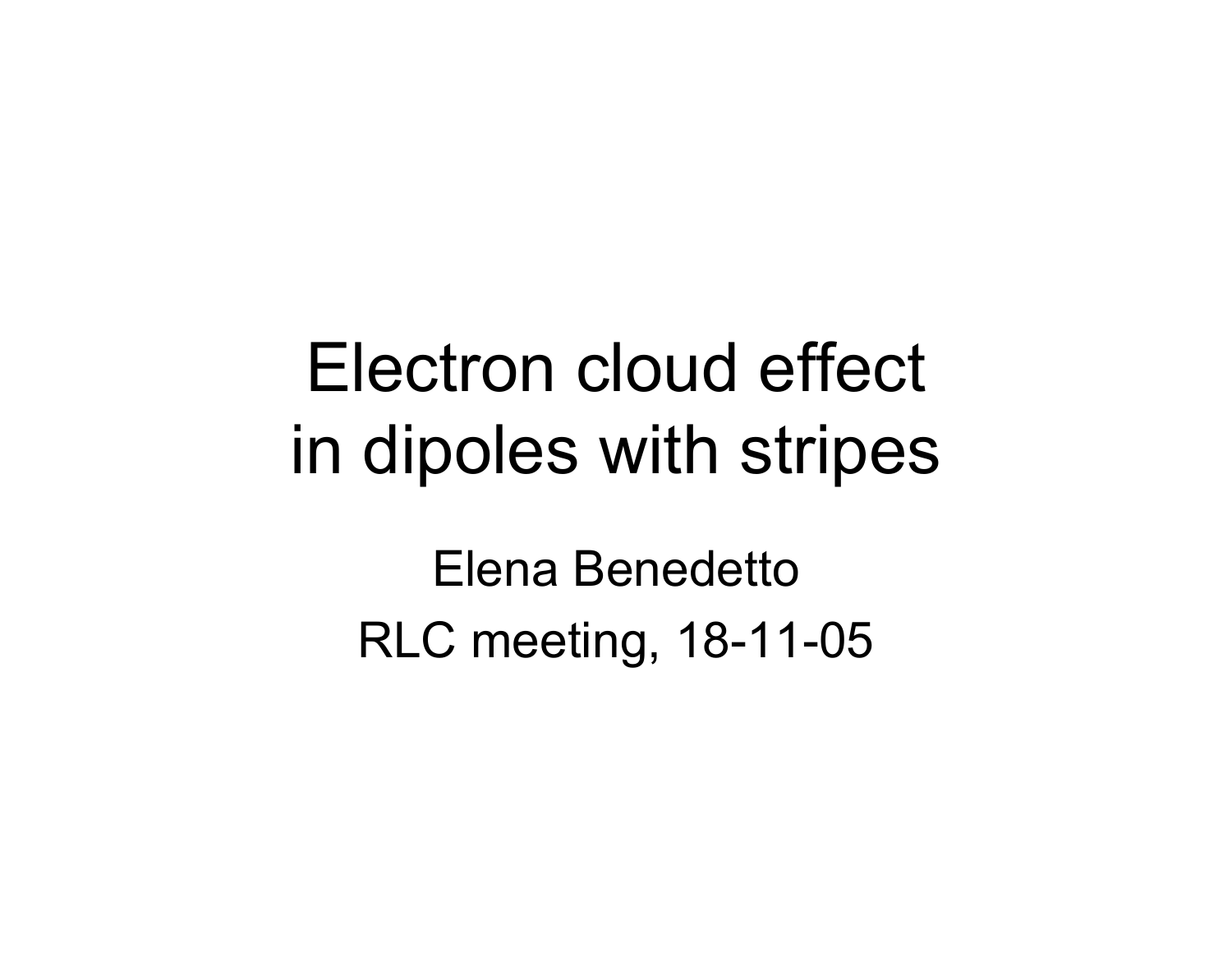# Modeling the stripes

- SPS @ inj, LHC beam
- $\bullet$ Dipole field  $\rightarrow$  electrons move only vertically
- $\bullet$ **Stripes** 
	- $\rightarrow$  from measurements (Coasting beam 25 Aug.2004)

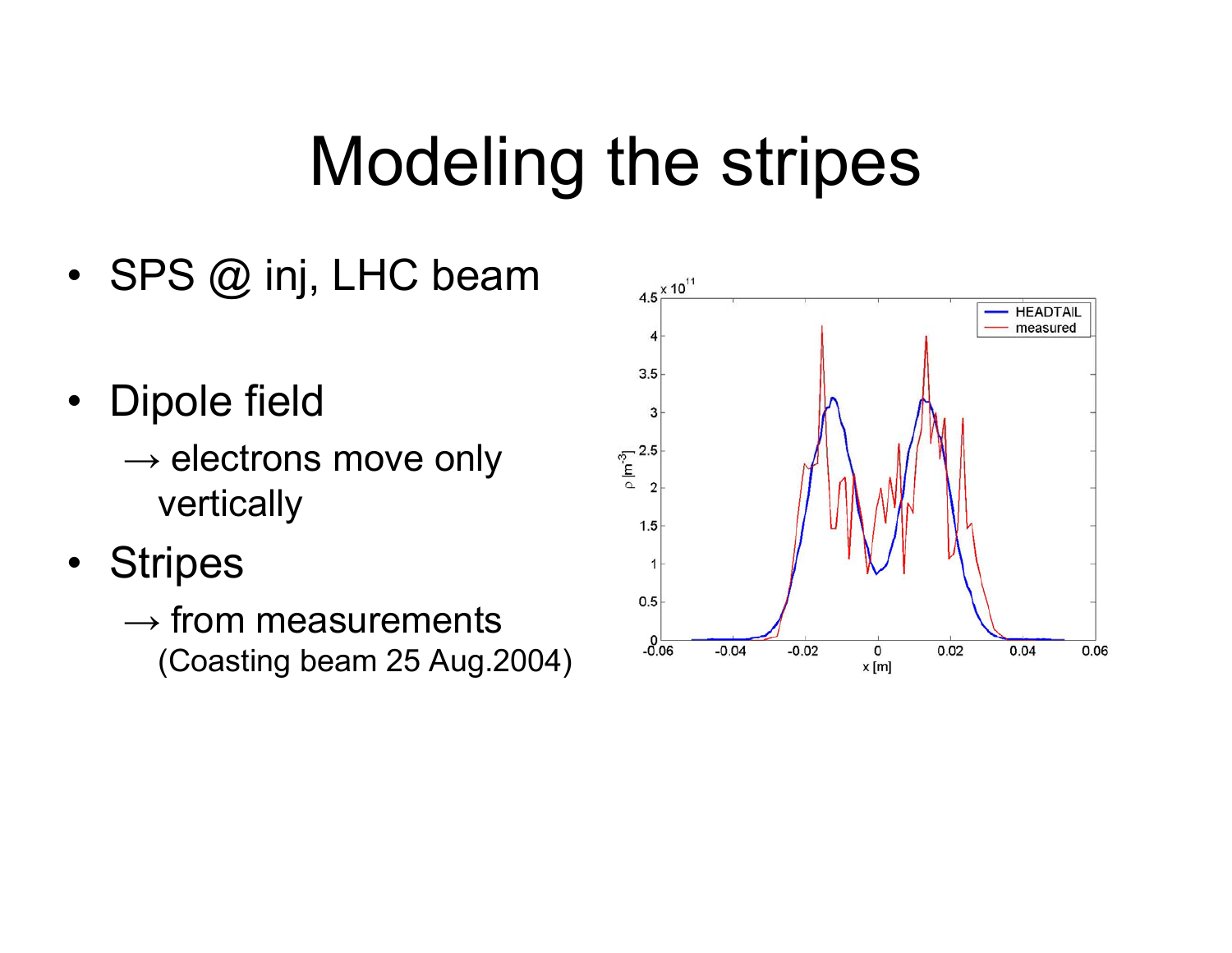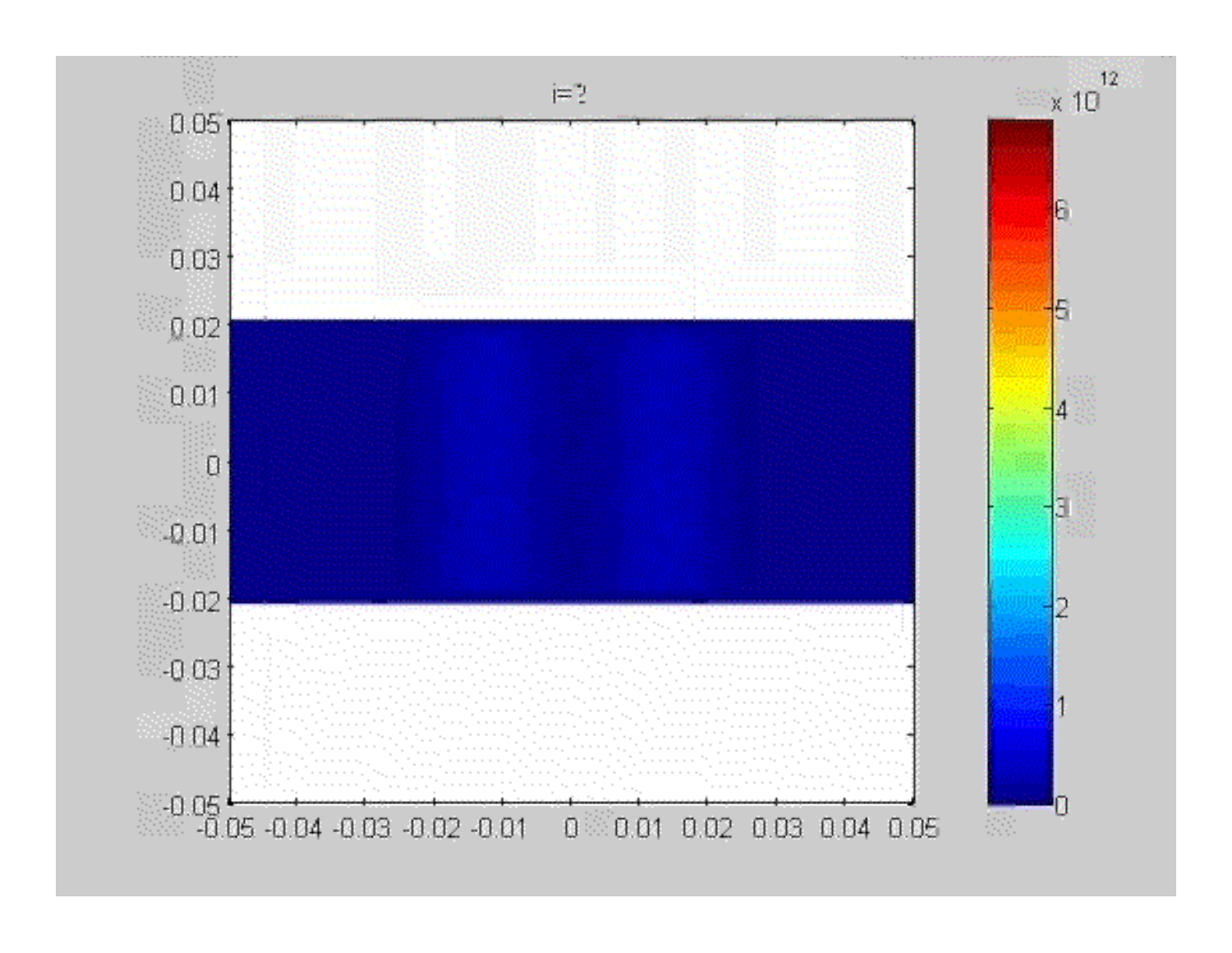#### EC evolution during bunch passage (2)

#### Density on the x-axis (y=0) Different curves refers to different b.c.

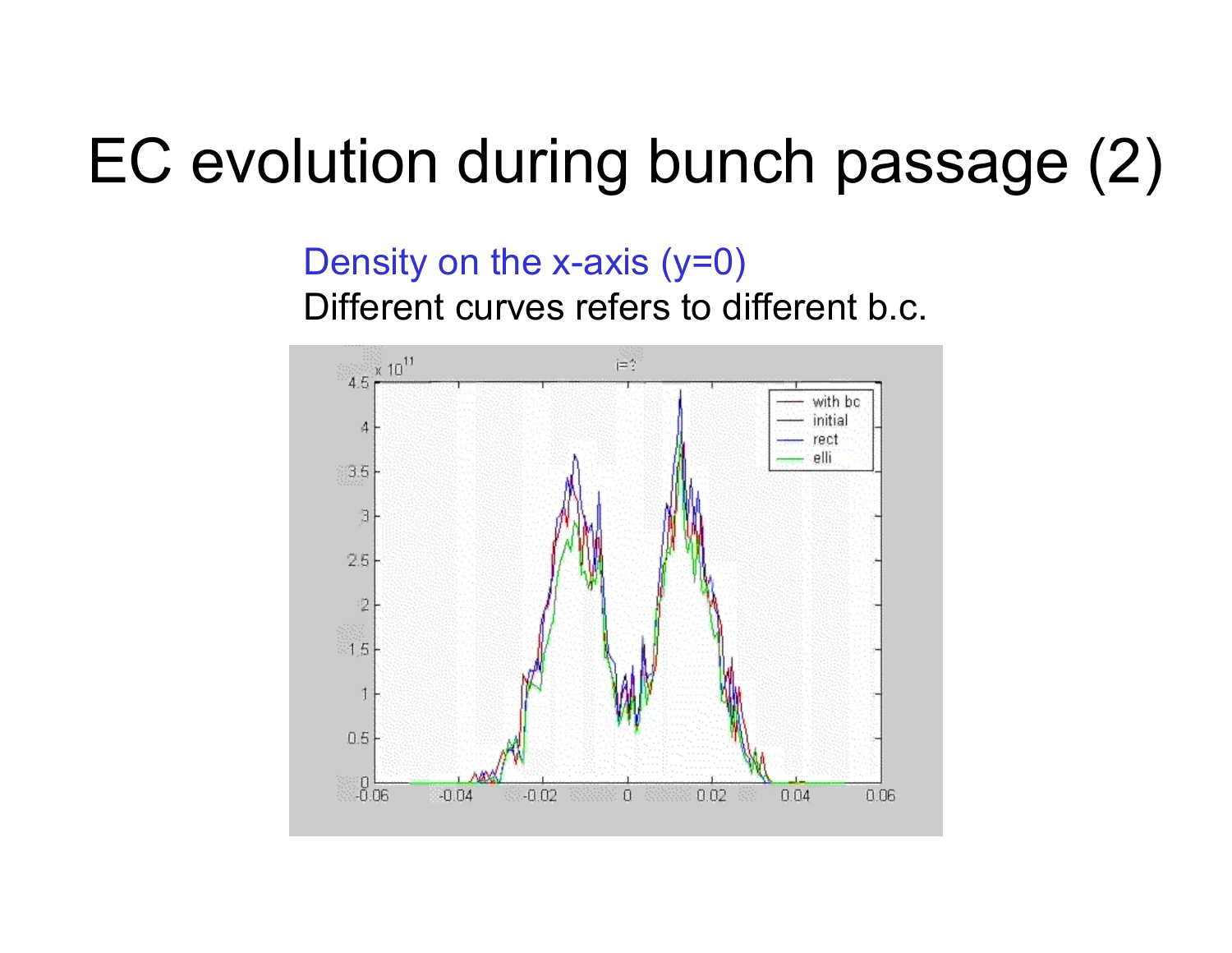#### EC evolution during bunch passage (2)

Comparison EC evolution with stripes and without stripes (only B field)



Density on the  $x$ -axis  $(y=0)$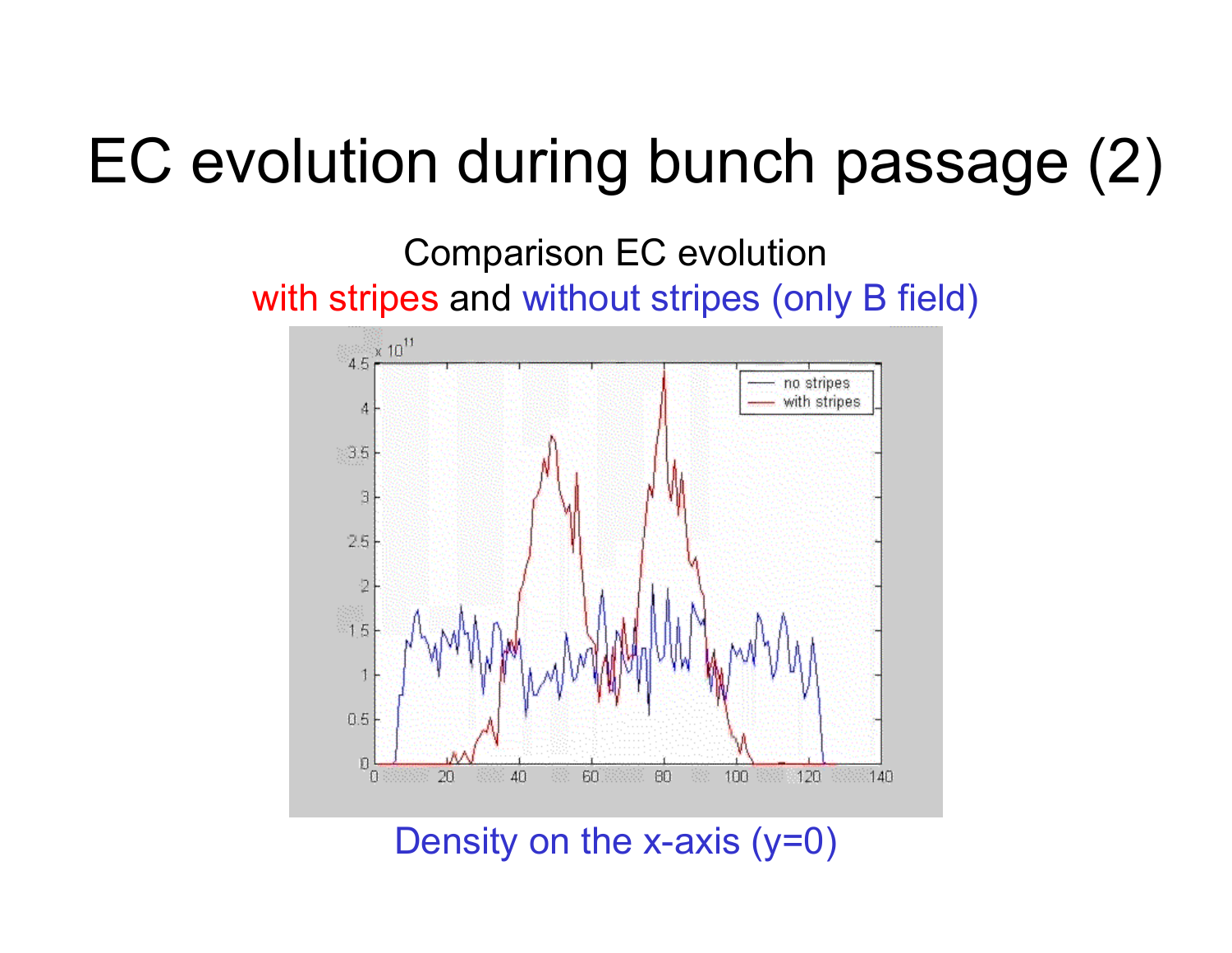#### Emittance growth w and w/o conducting boundaries

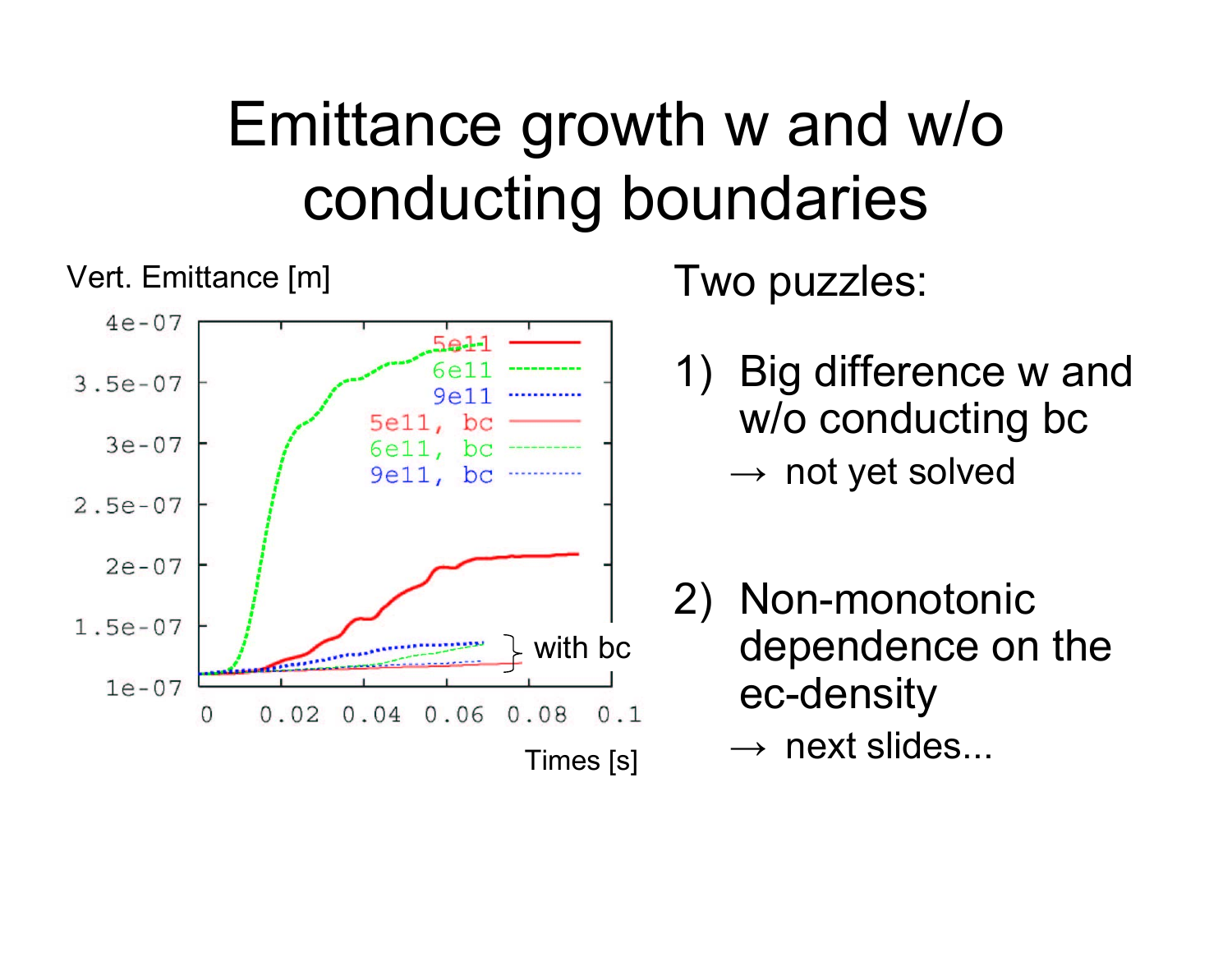## Non-monotonic with ec-density

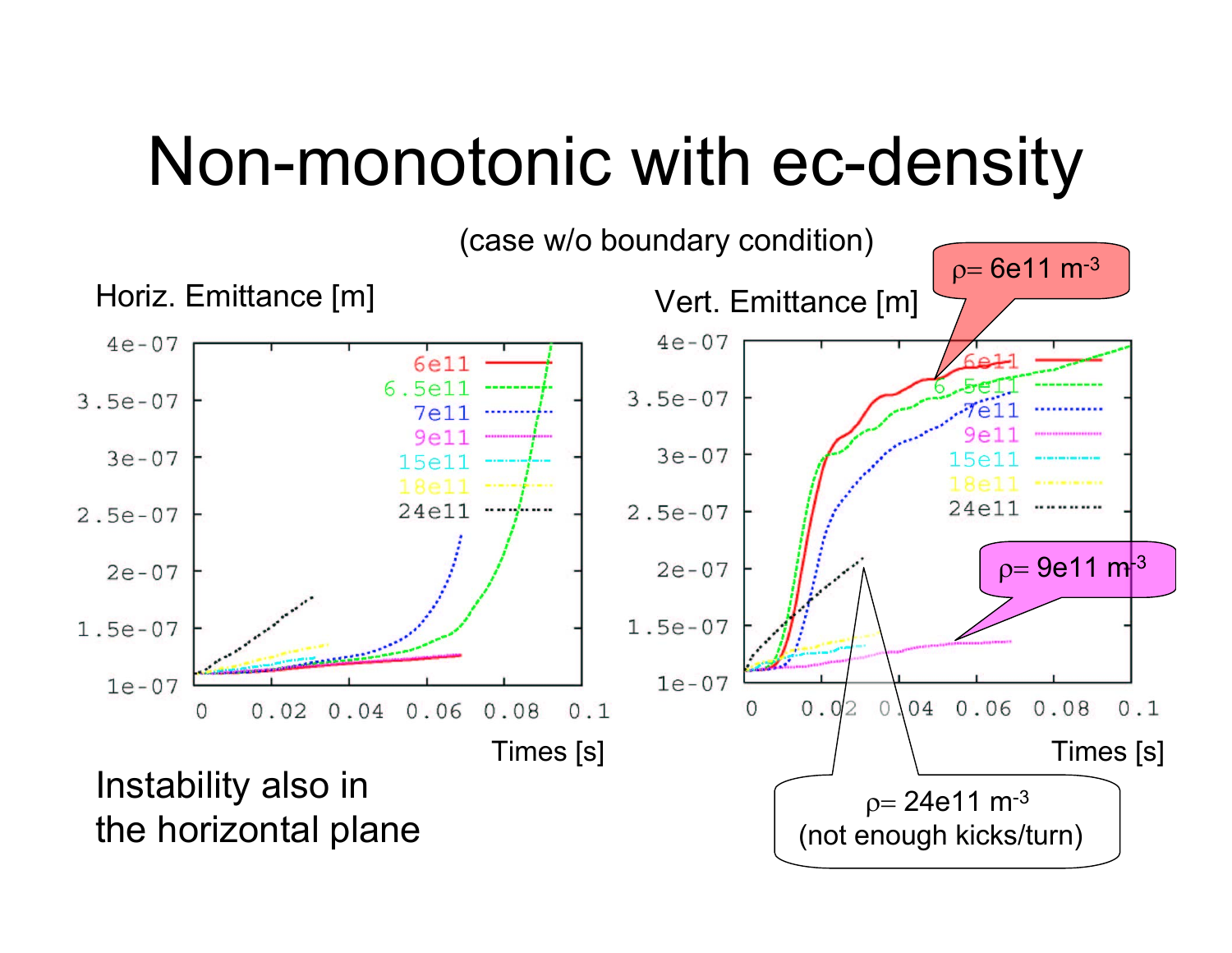# Non-monotonic with ec-density

- Is it similar to TMCI? (merging of the 2 modes and then some regions of stability again)
	- –Use the "resonator model for EC"
	- Simulation with increasing bunch intensity by 50%
	- BUT also the electron frequency will increase, and the pinch will be different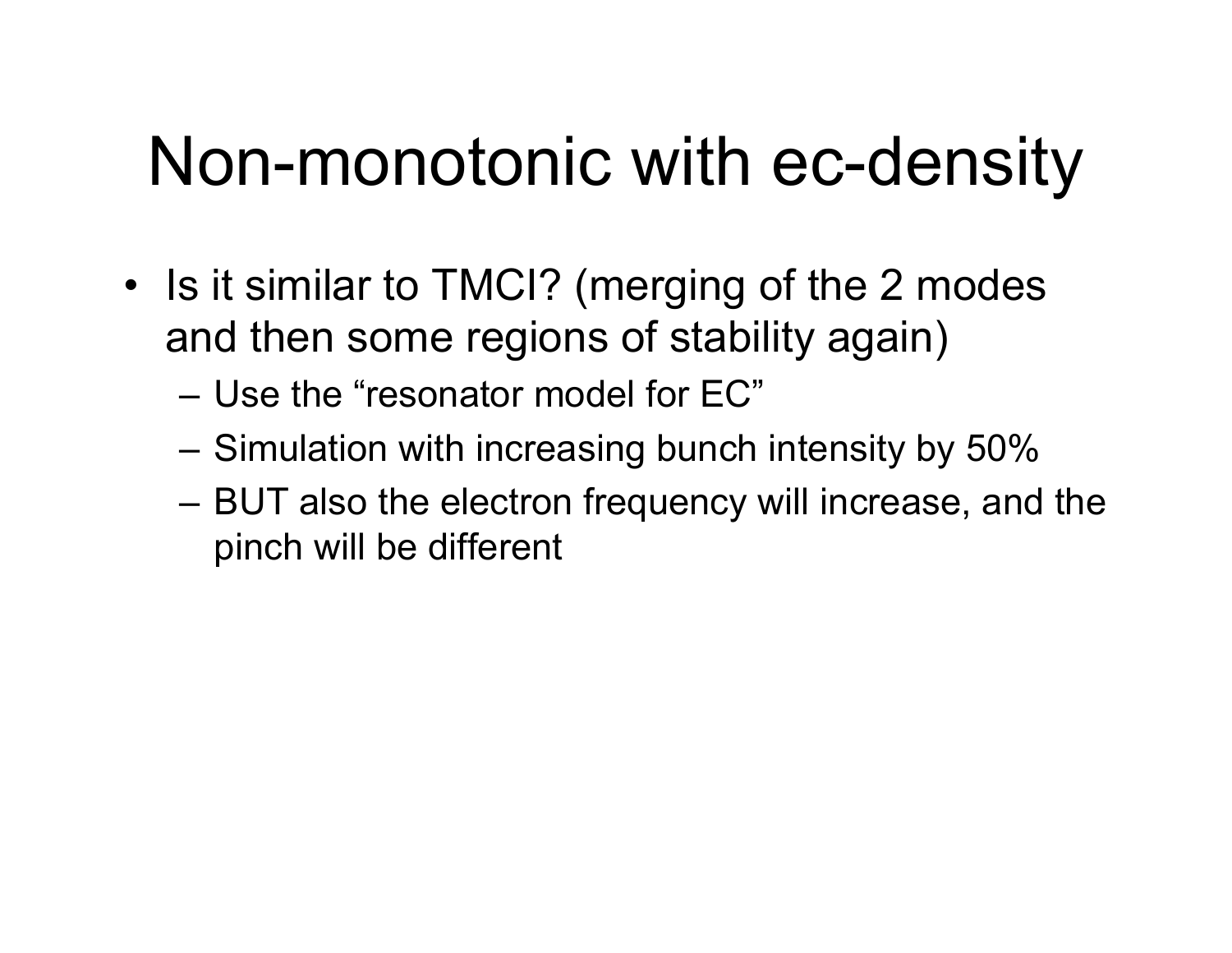### Non-monotonic with ec-density

Vertical pick-up signal N<y> as function of longitudinal position

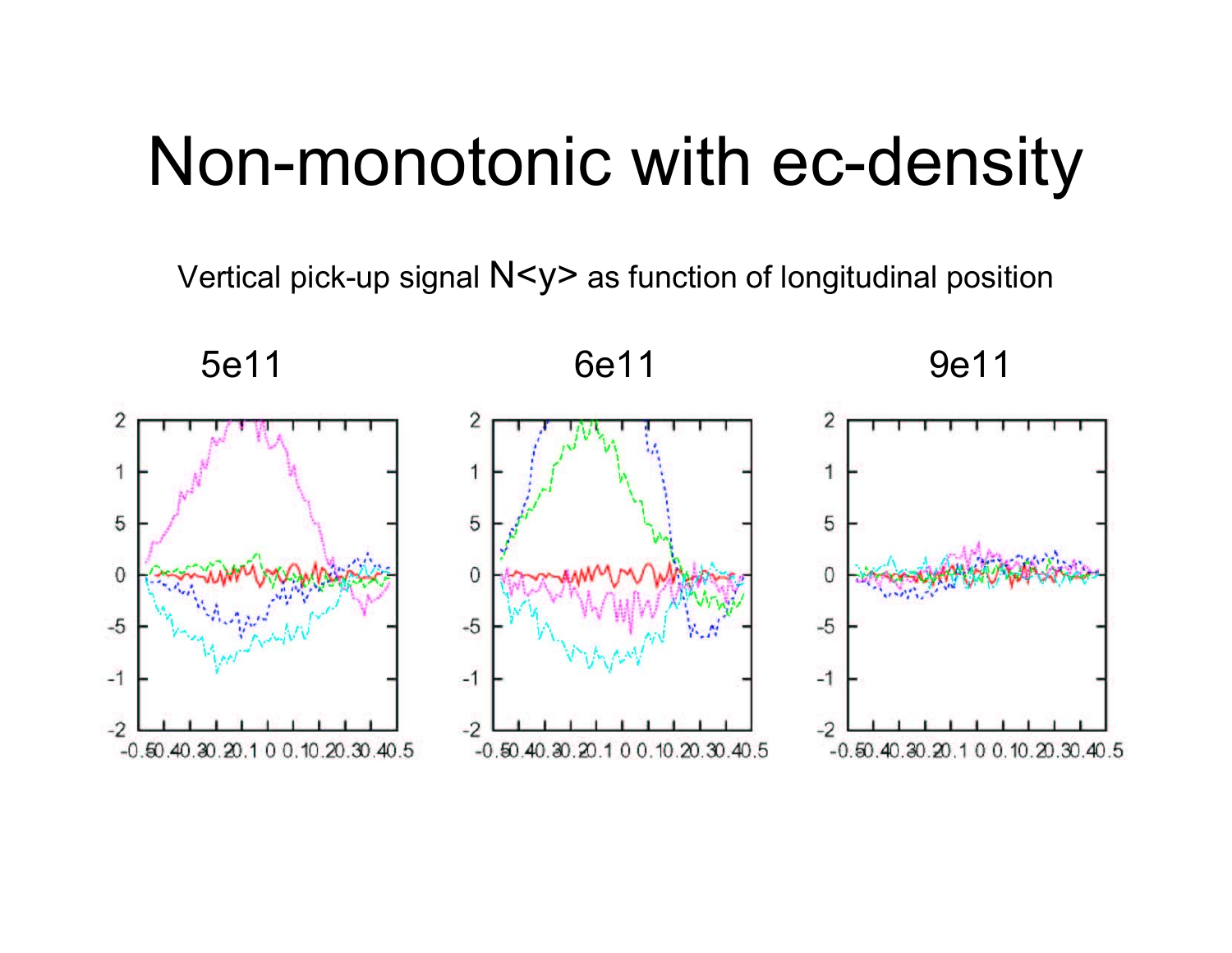# BTW... PAY ATTENTION!!!

• During scan with different # of grid points, found that

ROUTINE for BOUNDARY CONDITION has probls w. different # grid points in x and y